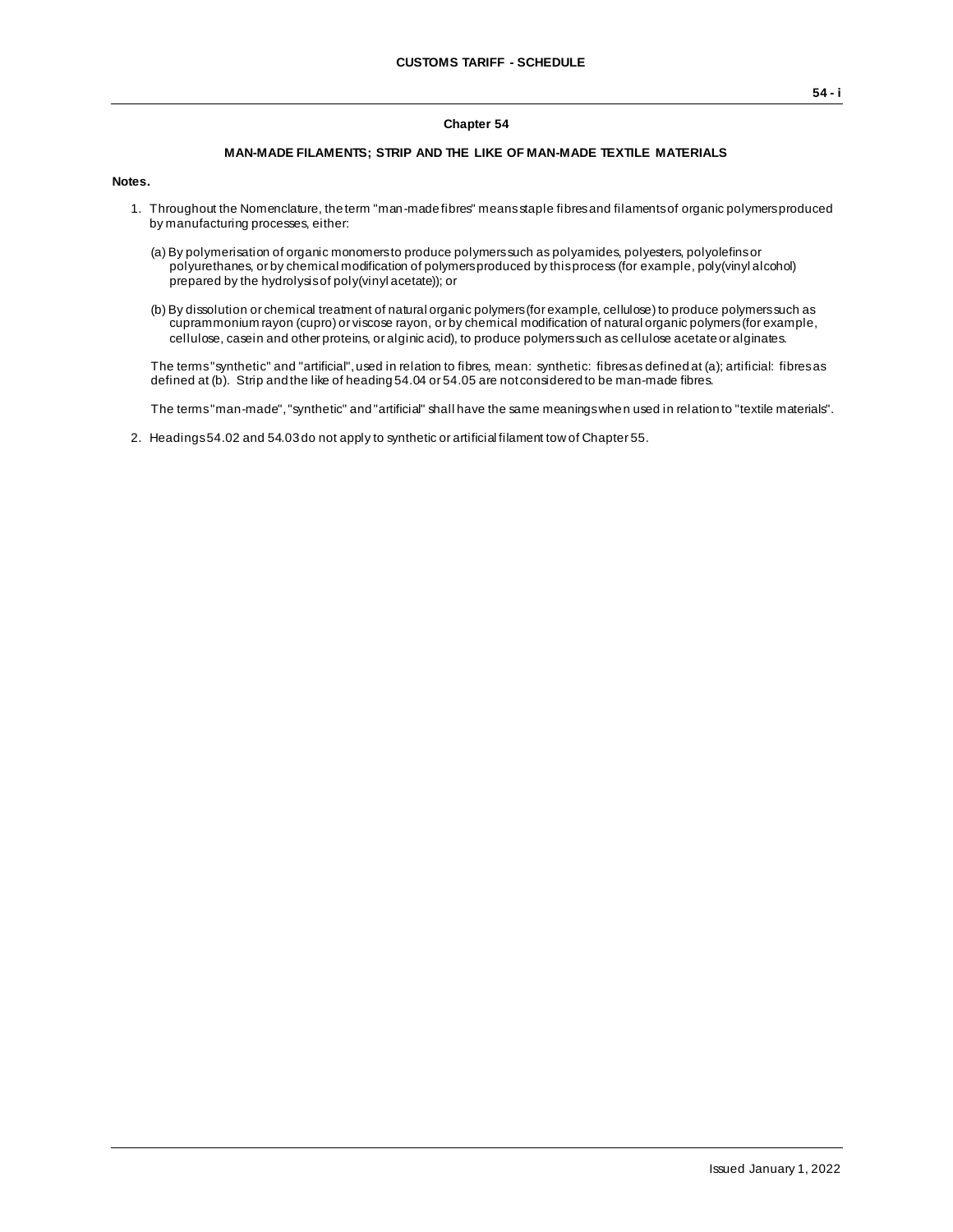## **CUSTOMS TARIFF - SCHEDULE**

| <b>Tariff</b><br>Item   | SS | <b>Description of Goods</b>                                                                                                                  | Unit of<br>Meas. | <b>MFN</b><br>Tariff | <b>Applicable</b><br><b>Preferential Tariffs</b>                                                                      |
|-------------------------|----|----------------------------------------------------------------------------------------------------------------------------------------------|------------------|----------------------|-----------------------------------------------------------------------------------------------------------------------|
| 54.01                   |    | Sewing thread of man-made filaments, whether or not put up for retail<br>sale.                                                               |                  |                      |                                                                                                                       |
|                         |    | 5401.10.00 00 -Of synthetic filaments                                                                                                        | <b>KGM</b>       | Free                 | LDCT, UST, MXT, CIAT,<br>CT, CRT, IT, NT, SLT, PT,<br>COLT, JT, PAT, HNT,<br>KRT, CEUT, UAT,<br>CPTPT, UKT: Free      |
|                         |    | 5401.20.00 00 -Of artificial filaments                                                                                                       | KGM              | Free                 | LDCT, GPT, UST, MXT,<br>CIAT, CT, CRT, IT, NT,<br>SLT, PT, COLT, JT, PAT,<br>HNT, KRT, CEUT, UAT,<br>CPTPT, UKT: Free |
| 54.02                   |    | Synthetic filament yarn (other than sewing thread), not put up for retail<br>sale, including synthetic monofilament of less than 67 decitex. |                  |                      |                                                                                                                       |
|                         |    | -High tenacity yarn of nylon or other polyamides, whether or not<br>textured:                                                                |                  |                      |                                                                                                                       |
|                         |    | 5402.11.00 00 - - Of aramids                                                                                                                 | KGM              | Free                 | LDCT, GPT, UST, MXT,<br>CIAT, CT, CRT, IT, NT,<br>SLT, PT, COLT, JT, PAT,<br>HNT, KRT, CEUT, UAT,<br>CPTPT, UKT: Free |
| 5402.19.00 00 - - Other |    |                                                                                                                                              | KGM              | Free                 | LDCT, GPT, UST, MXT,<br>CIAT, CT, CRT, IT, NT,<br>SLT, PT, COLT, JT, PAT,<br>HNT, KRT, CEUT, UAT,<br>CPTPT, UKT: Free |
|                         |    | 5402.20.00 00 - High tenacity yarn of polyesters, whether or not textured                                                                    | KGM              | Free                 | LDCT, GPT, UST, MXT,<br>CIAT, CT, CRT, IT, NT,<br>SLT, PT, COLT, JT, PAT,<br>HNT, KRT, CEUT, UAT,<br>CPTPT, UKT: Free |
|                         |    | -Textured yarn:                                                                                                                              |                  |                      |                                                                                                                       |
|                         |    | 5402.31.00 00 - - Of nylon or other polyamides, measuring per single yarn not more<br>than 50 tex                                            | KGM              | Free                 | LDCT, GPT, UST, MXT,<br>CIAT, CT, CRT, IT, NT,<br>SLT, PT, COLT, JT, PAT,<br>HNT, KRT, CEUT, UAT,<br>CPTPT, UKT: Free |
|                         |    | 5402.32.00 00 - - Of nylon or other polyamides, measuring per single yarn more than<br>50 tex                                                | KGM              | Free                 | LDCT, GPT, UST, MXT,<br>CIAT, CT, CRT, IT, NT,<br>SLT, PT, COLT, JT, PAT,<br>HNT, KRT, CEUT, UAT,<br>CPTPT, UKT: Free |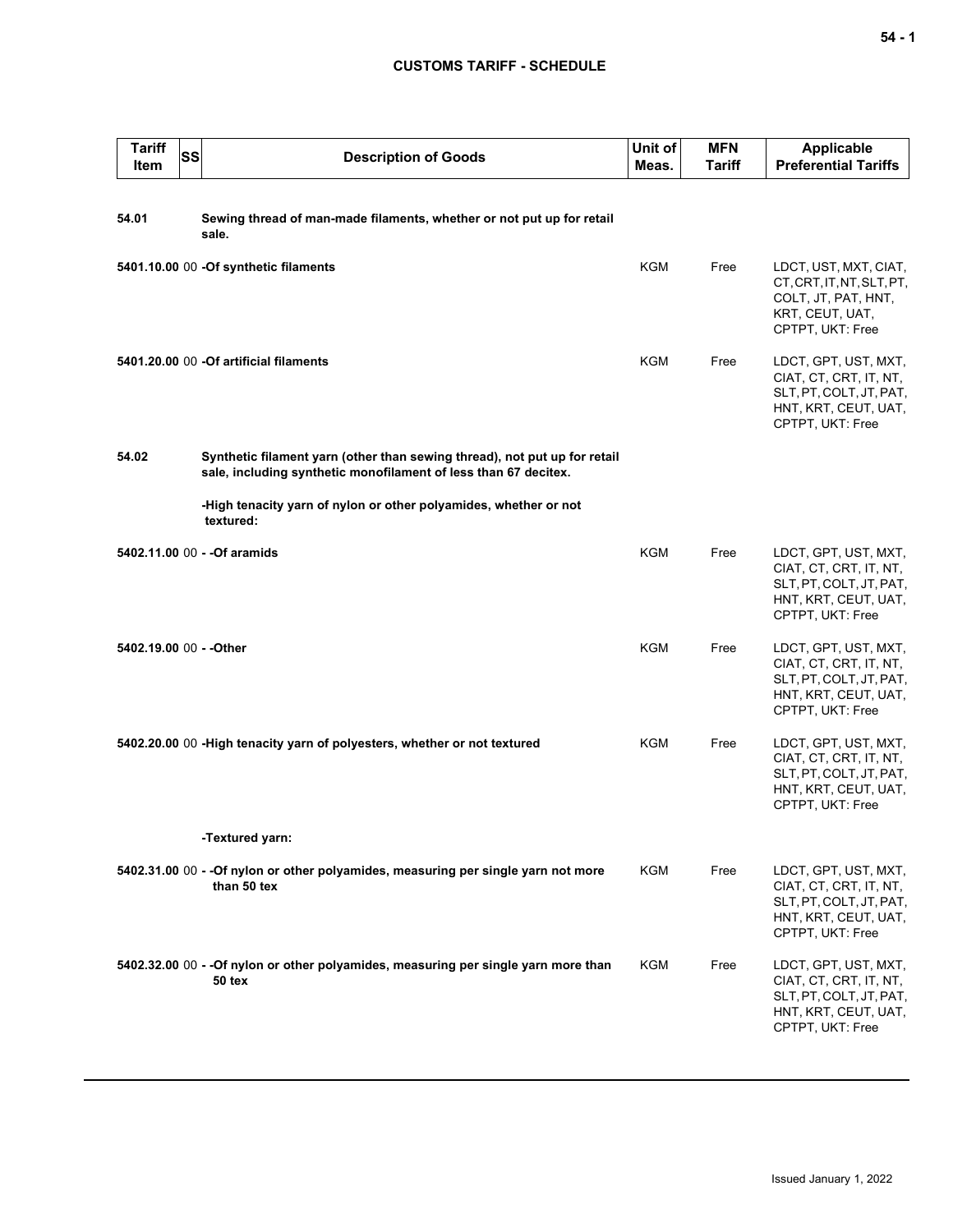| <b>Tariff</b><br>Item   | SS | <b>Description of Goods</b>                                                         | Unit of<br>Meas.         | <b>MFN</b><br>Tariff | Applicable<br><b>Preferential Tariffs</b>                                                                             |
|-------------------------|----|-------------------------------------------------------------------------------------|--------------------------|----------------------|-----------------------------------------------------------------------------------------------------------------------|
| 5402.33.00              |    | - - Of polyesters                                                                   |                          | Free                 | LDCT, GPT, UST, MXT,<br>CIAT, CT, CRT, IT, NT,<br>SLT, PT, COLT, JT, PAT,<br>HNT, KRT, CEUT, UAT,<br>CPTPT, UKT: Free |
|                         |    |                                                                                     | <b>KGM</b><br><b>KGM</b> |                      |                                                                                                                       |
|                         |    | 5402.34.00 00 - - Of polypropylene                                                  | KGM                      | Free                 | LDCT, GPT, UST, MXT,<br>CIAT, CT, CRT, IT, NT,<br>SLT, PT, COLT, JT, PAT,<br>HNT, KRT, CEUT, UAT,<br>CPTPT, UKT: Free |
| 5402.39.00 00 - - Other |    |                                                                                     | <b>KGM</b>               | Free                 | LDCT, GPT, UST, MXT,<br>CIAT, CT, CRT, IT, NT,<br>SLT, PT, COLT, JT, PAT,<br>HNT, KRT, CEUT, UAT,<br>CPTPT, UKT: Free |
|                         |    | -Other yarn, single, untwisted or with a twist not exceeding 50 turns per<br>metre: |                          |                      |                                                                                                                       |
|                         |    | 5402.44.00 00 - - Elastomeric                                                       | <b>KGM</b>               | Free                 | LDCT, GPT, UST, MXT,<br>CIAT, CT, CRT, IT, NT,<br>SLT, PT, COLT, JT, PAT,<br>HNT, KRT, CEUT, UAT,<br>CPTPT, UKT: Free |
| 5402.45.00              |    | --Other, of nylon or other polyamides                                               |                          | Free                 | LDCT, GPT, UST, MXT,<br>CIAT, CT, CRT, IT, NT,<br>SLT, PT, COLT, JT, PAT,<br>HNT, KRT, CEUT, UAT,<br>CPTPT, UKT: Free |
|                         |    | 10 - - - - - Monofilament; Multifilament, untwisted or with a twist of less than 5  | <b>KGM</b><br><b>KGM</b> |                      |                                                                                                                       |
|                         |    | 5402.46.00 00 - - Other, of polyesters, partially oriented                          | KGM                      | Free                 | LDCT, GPT, UST, MXT,<br>CIAT, CT, CRT, IT, NT,<br>SLT, PT, COLT, JT, PAT,<br>HNT, KRT, CEUT, UAT,<br>CPTPT, UKT: Free |
|                         |    | 5402.47.00 00 - - Other, of polyesters                                              | KGM                      | Free                 | LDCT, GPT, UST, MXT,<br>CIAT, CT, CRT, IT, NT,<br>SLT, PT, COLT, JT, PAT,<br>HNT, KRT, CEUT, UAT,<br>CPTPT, UKT: Free |
|                         |    | 5402.48.00 00 - - Other, of polypropylene                                           | KGM                      | Free                 | LDCT, GPT, UST, MXT,<br>CIAT, CT, CRT, IT, NT,<br>SLT, PT, COLT, JT, PAT,<br>HNT, KRT, CEUT, UAT,<br>CPTPT, UKT: Free |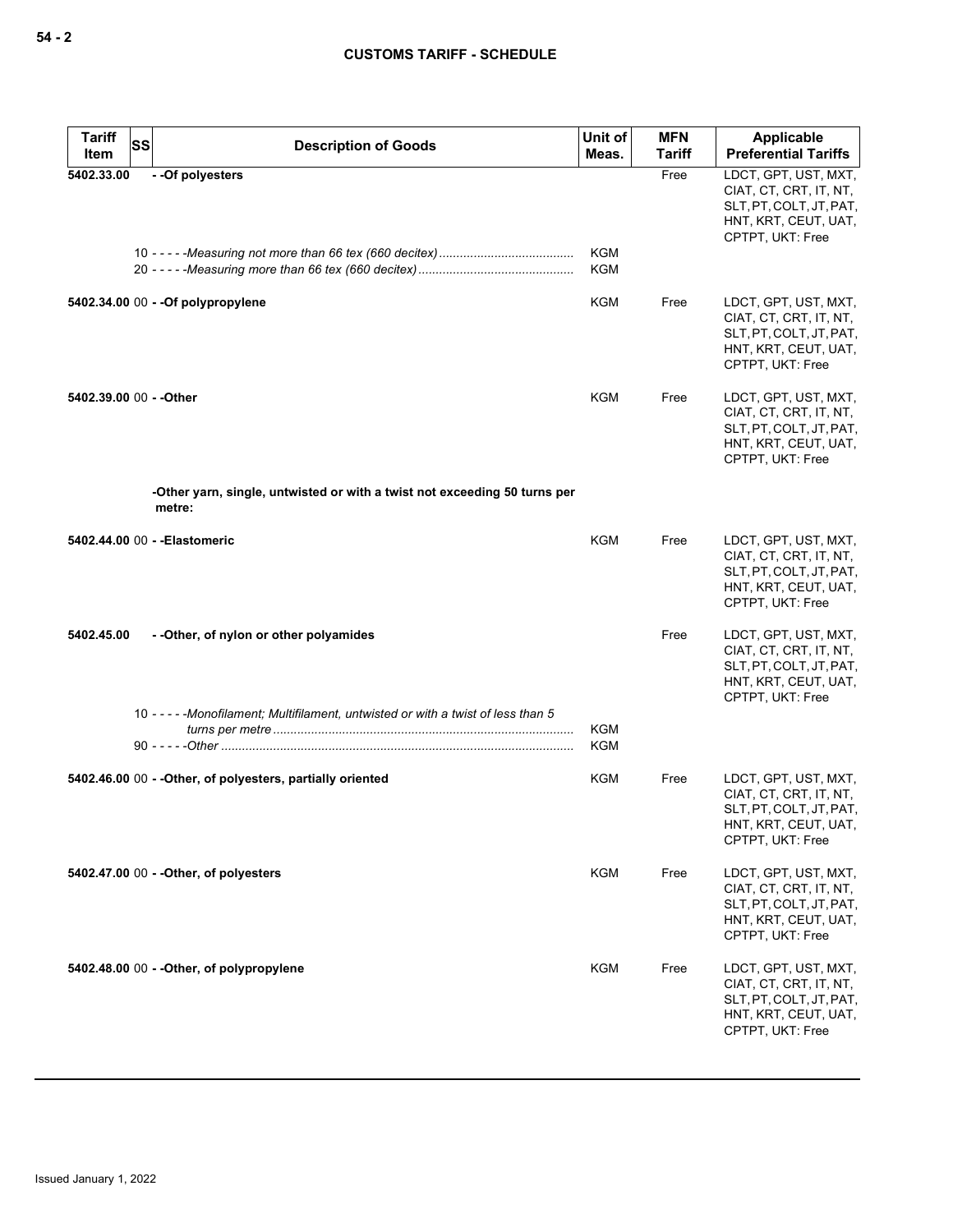| <b>Tariff</b><br>Item       | <b>SS</b> | <b>Description of Goods</b>                                                                                                                                                                                                                                                                                                                                                                                                                                              | Unit of<br>Meas. | <b>MFN</b><br>Tariff | <b>Applicable</b><br><b>Preferential Tariffs</b>                                                                      |
|-----------------------------|-----------|--------------------------------------------------------------------------------------------------------------------------------------------------------------------------------------------------------------------------------------------------------------------------------------------------------------------------------------------------------------------------------------------------------------------------------------------------------------------------|------------------|----------------------|-----------------------------------------------------------------------------------------------------------------------|
| 5402.49.00 00 - - Other     |           |                                                                                                                                                                                                                                                                                                                                                                                                                                                                          | <b>KGM</b>       | Free                 | LDCT, GPT, UST, MXT,<br>CIAT, CT, CRT, IT, NT,<br>SLT, PT, COLT, JT, PAT,<br>HNT, KRT, CEUT, UAT,<br>CPTPT, UKT: Free |
|                             |           | -Other yarn, single, with a twist exceeding 50 turns per metre:                                                                                                                                                                                                                                                                                                                                                                                                          |                  |                      |                                                                                                                       |
|                             |           | 5402.51.00 00 - - Of nylon or other polyamides                                                                                                                                                                                                                                                                                                                                                                                                                           | <b>KGM</b>       | Free                 | LDCT, GPT, UST, MXT,<br>CIAT, CT, CRT, IT, NT,<br>SLT, PT, COLT, JT, PAT,<br>HNT, KRT, CEUT, UAT,<br>CPTPT, UKT: Free |
| 5402.52                     |           | - -Of polyesters                                                                                                                                                                                                                                                                                                                                                                                                                                                         |                  |                      |                                                                                                                       |
|                             |           | 5402.52.10 00 - - -Solely of polyesters, measuring not less than 75 decitex but not more than<br>80 decitex and having 24 filaments per yarn                                                                                                                                                                                                                                                                                                                             | KGM              | Free                 | LDCT, GPT, UST, MXT,<br>CIAT, CT, CRT, IT, NT,<br>SLT, PT, COLT, JT, PAT,<br>HNT, KRT, CEUT, UAT,<br>CPTPT, UKT: Free |
|                             |           | $- -$ Other:                                                                                                                                                                                                                                                                                                                                                                                                                                                             |                  |                      |                                                                                                                       |
|                             |           | 5402.52.91 00 - - - - Solely of polyesters, fully drawn, measuring not more than 180 decitex;<br>Solely of polyesters, measuring 72 decitex or more but not exceeding<br>111 decitex, for use in the manufacture of woven labels;<br>Containing 80% or more by weight of polyesters, of uneven thickness<br>with slubs, loops or similar irregularities, measuring 1,000 decitex or less,<br>for use in the manufacture of curtains of a weight not exceeding $100 g/m2$ | KGM              | Free                 | LDCT, GPT, UST, MXT,<br>CIAT, CT, CRT, IT, NT,<br>SLT, PT, COLT, JT, PAT,<br>HNT, KRT, CEUT, UAT,<br>CPTPT, UKT: Free |
| 5402.52.99 00 - - - - Other |           |                                                                                                                                                                                                                                                                                                                                                                                                                                                                          | <b>KGM</b>       | Free                 | LDCT, GPT, UST, MXT,<br>CIAT, CT, CRT, IT, NT,<br>SLT, PT, COLT, JT, PAT,<br>HNT, KRT, CEUT, UAT,<br>CPTPT, UKT: Free |
|                             |           | 5402.53.00 00 - - Of polypropylene                                                                                                                                                                                                                                                                                                                                                                                                                                       | <b>KGM</b>       | Free                 | LDCT, GPT, UST, MXT,<br>CIAT, CT, CRT, IT, NT,<br>SLT, PT, COLT, JT, PAT,<br>HNT, KRT, CEUT, UAT,<br>CPTPT, UKT: Free |
| 5402.59.00 00 - - Other     |           |                                                                                                                                                                                                                                                                                                                                                                                                                                                                          | KGM              | Free                 | LDCT, GPT, UST, MXT,<br>CIAT, CT, CRT, IT, NT,<br>SLT, PT, COLT, JT, PAT,<br>HNT, KRT, CEUT, UAT,<br>CPTPT, UKT: Free |
|                             |           | -Other yarn, multiple (folded) or cabled:                                                                                                                                                                                                                                                                                                                                                                                                                                |                  |                      |                                                                                                                       |
|                             |           | 5402.61.00 00 - - Of nylon or other polyamides                                                                                                                                                                                                                                                                                                                                                                                                                           | <b>KGM</b>       | Free                 | LDCT, GPT, UST, MXT,<br>CIAT, CT, CRT, IT, NT,<br>SLT, PT, COLT, JT, PAT,<br>HNT, KRT, CEUT, UAT,<br>CPTPT, UKT: Free |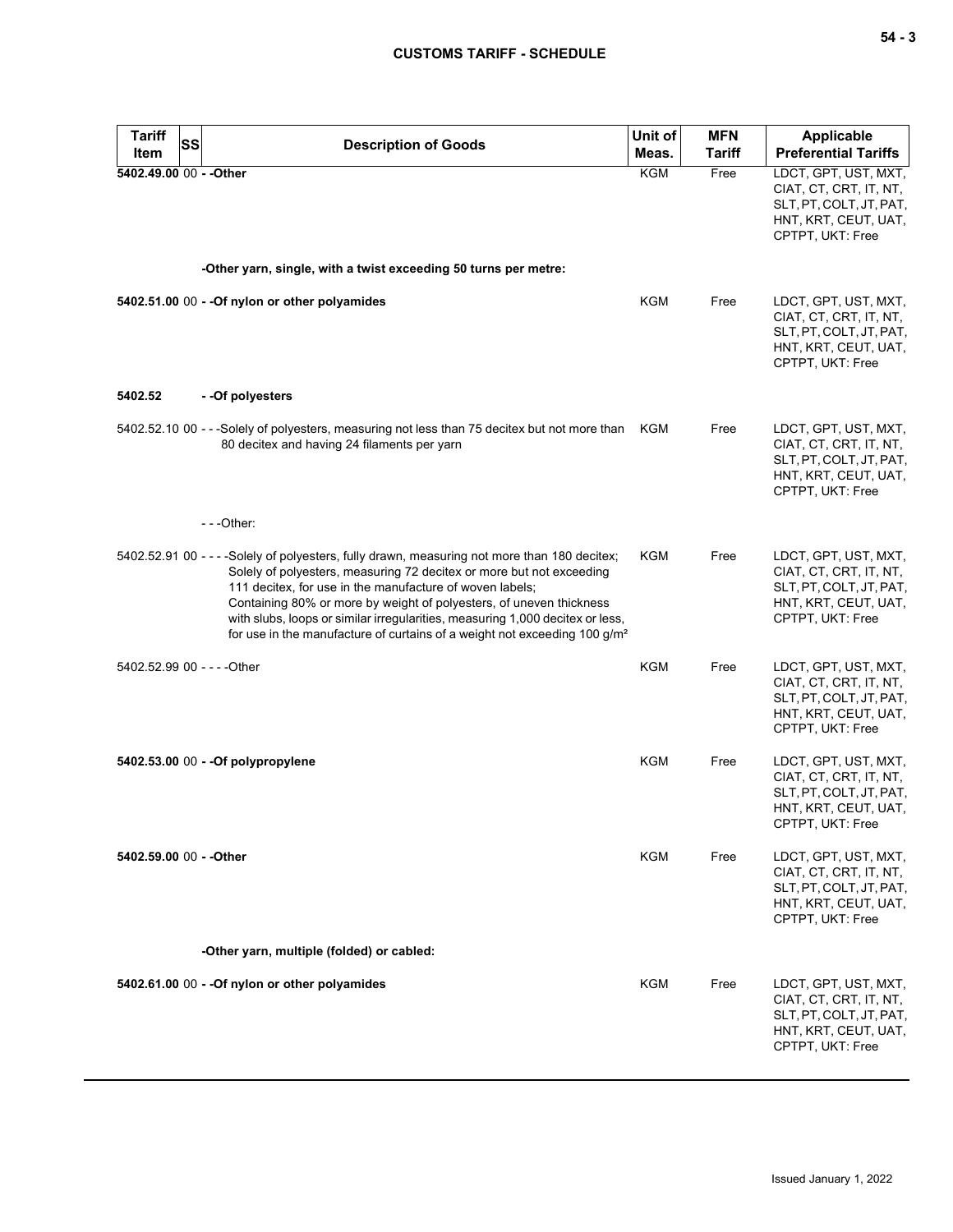| Tariff<br>Item          | SS<br><b>Description of Goods</b>                                                                                                              | Unit of<br>Meas. | <b>MFN</b><br>Tariff | Applicable<br><b>Preferential Tariffs</b>                                                                             |
|-------------------------|------------------------------------------------------------------------------------------------------------------------------------------------|------------------|----------------------|-----------------------------------------------------------------------------------------------------------------------|
|                         | 5402.62.00 00 - - Of polyesters                                                                                                                | <b>KGM</b>       | Free                 | LDCT, GPT, UST, MXT,<br>CIAT, CT, CRT, IT, NT,<br>SLT, PT, COLT, JT, PAT,<br>HNT, KRT, CEUT, UAT,<br>CPTPT, UKT: Free |
|                         | 5402.63.00 00 - - Of polypropylene                                                                                                             | KGM              | Free                 | LDCT, GPT, UST, MXT,<br>CIAT, CT, CRT, IT, NT,<br>SLT, PT, COLT, JT, PAT,<br>HNT, KRT, CEUT, UAT,<br>CPTPT, UKT: Free |
| 5402.69.00 00 - - Other |                                                                                                                                                | <b>KGM</b>       | Free                 | LDCT, GPT, UST, MXT,<br>CIAT, CT, CRT, IT, NT,<br>SLT, PT, COLT, JT, PAT,<br>HNT, KRT, CEUT, UAT,<br>CPTPT, UKT: Free |
| 54.03                   | Artificial filament yarn (other than sewing thread), not put up for retail<br>sale, including artificial monofilament of less than 67 decitex. |                  |                      |                                                                                                                       |
|                         | 5403.10.00 00 - High tenacity yarn of viscose rayon                                                                                            | KGM              | Free                 | LDCT, GPT, UST, MXT,<br>CIAT, CT, CRT, IT, NT,<br>SLT, PT, COLT, JT, PAT,<br>HNT, KRT, CEUT, UAT,<br>CPTPT, UKT: Free |
|                         | -Other yarn, single:                                                                                                                           |                  |                      |                                                                                                                       |
|                         | 5403.31.00 00 - - Of viscose rayon, untwisted or with a twist not exceeding 120 turns<br>per metre                                             | KGM              | Free                 | LDCT, GPT, UST, MXT,<br>CIAT, CT, CRT, IT, NT,<br>SLT, PT, COLT, JT, PAT,<br>HNT, KRT, CEUT, UAT,<br>CPTPT, UKT: Free |
|                         | 5403.32.00 00 - - Of viscose rayon, with a twist exceeding 120 turns per metre                                                                 | KGM              | Free                 | LDCT, GPT, UST, MXT,<br>CIAT, CT, CRT, IT, NT,<br>SLT, PT, COLT, JT, PAT,<br>HNT, KRT, CEUT, UAT,<br>CPTPT, UKT: Free |
|                         | 5403.33.00 00 - - Of cellulose acetate                                                                                                         | KGM              | Free                 | LDCT, GPT, UST, MXT,<br>CIAT, CT, CRT, IT, NT,<br>SLT, PT, COLT, JT, PAT,<br>HNT, KRT, CEUT, UAT,<br>CPTPT, UKT: Free |
| 5403.39.00 00 - - Other |                                                                                                                                                | <b>KGM</b>       | Free                 | LDCT, GPT, UST, MXT,<br>CIAT, CT, CRT, IT, NT,<br>SLT, PT, COLT, JT, PAT,<br>HNT, KRT, CEUT, UAT,<br>CPTPT, UKT: Free |

**-Other yarn, multiple (folded) or cabled:**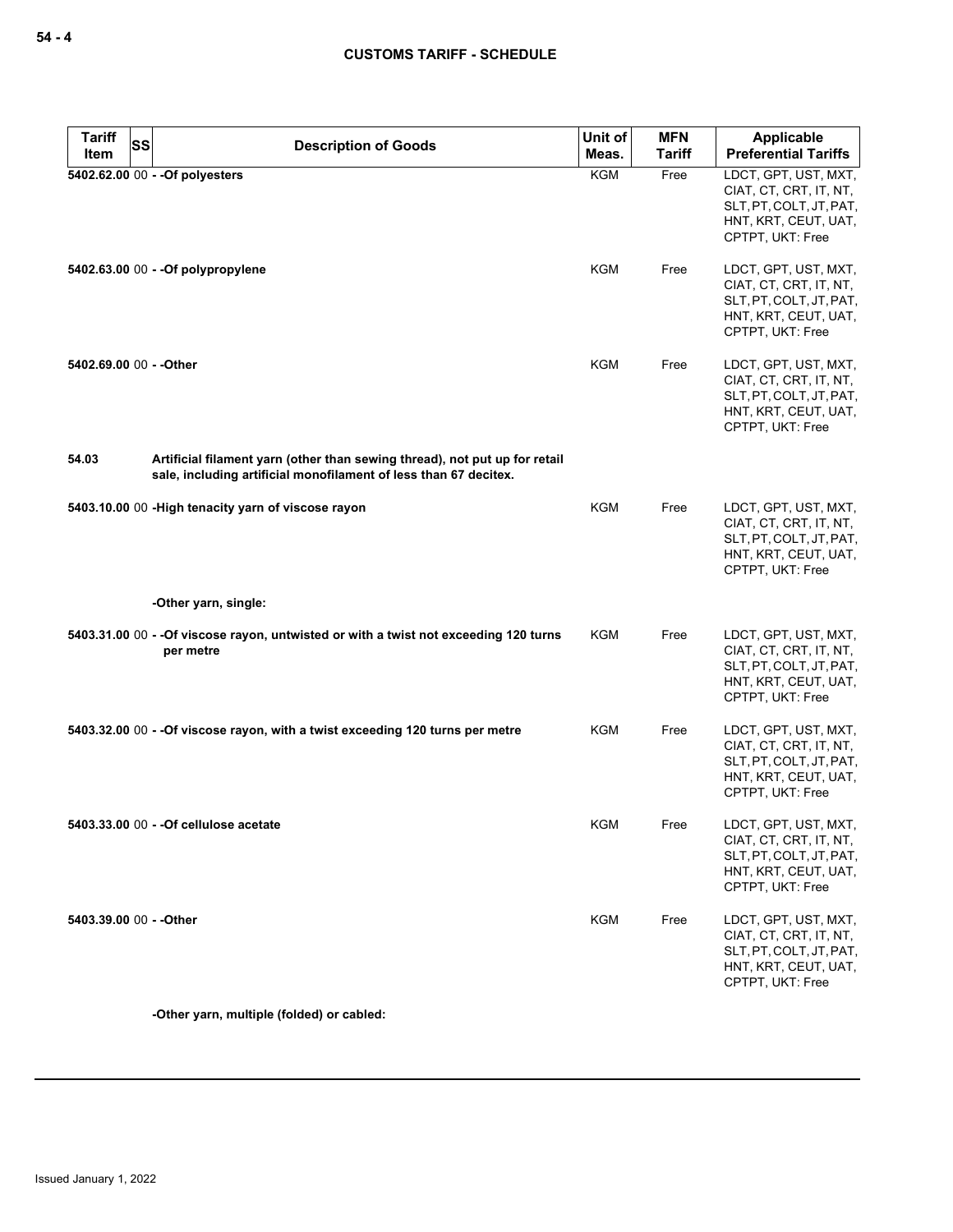| <b>Tariff</b>           | <b>SS</b> | <b>Description of Goods</b>                                                                                                                                                                                                                               | Unit of    | <b>MFN</b> | <b>Applicable</b>                                                                                                     |
|-------------------------|-----------|-----------------------------------------------------------------------------------------------------------------------------------------------------------------------------------------------------------------------------------------------------------|------------|------------|-----------------------------------------------------------------------------------------------------------------------|
| Item                    |           |                                                                                                                                                                                                                                                           | Meas.      | Tariff     | <b>Preferential Tariffs</b>                                                                                           |
|                         |           | 5403.41.00 00 - - Of viscose rayon                                                                                                                                                                                                                        | <b>KGM</b> | Free       | LDCT, GPT, UST, MXT,<br>CIAT, CT, CRT, IT, NT,<br>SLT, PT, COLT, JT, PAT,<br>HNT, KRT, CEUT, UAT,<br>CPTPT, UKT: Free |
|                         |           | 5403.42.00 00 - - Of cellulose acetate                                                                                                                                                                                                                    | KGM        | Free       | LDCT, GPT, UST, MXT,<br>CIAT, CT, CRT, IT, NT,<br>SLT, PT, COLT, JT, PAT,<br>HNT, KRT, CEUT, UAT,<br>CPTPT, UKT: Free |
| 5403.49.00 00 - - Other |           |                                                                                                                                                                                                                                                           | <b>KGM</b> | Free       | LDCT, GPT, UST, MXT,<br>CIAT, CT, CRT, IT, NT,<br>SLT, PT, COLT, JT, PAT,<br>HNT, KRT, CEUT, UAT,<br>CPTPT, UKT: Free |
| 54.04                   |           | Synthetic monofilament of 67 decitex or more and of which no cross-<br>sectional dimension exceeds 1 mm; strip and the like (for example,<br>artificial straw) of synthetic textile materials of an apparent width not<br>exceeding 5 mm.                 |            |            |                                                                                                                       |
|                         |           | -Monofilament:                                                                                                                                                                                                                                            |            |            |                                                                                                                       |
|                         |           | 5404.11.00 00 - - Elastomeric                                                                                                                                                                                                                             | KGM        | Free       | LDCT, GPT, UST, MXT,<br>CIAT, CT, CRT, IT, NT,<br>SLT, PT, COLT, JT, PAT,<br>HNT, KRT, CEUT, UAT,<br>CPTPT, UKT: Free |
|                         |           | 5404.12.00 00 - - Other, of polypropylene                                                                                                                                                                                                                 | KGM        | Free       | LDCT, GPT, UST, MXT,<br>CIAT, CT, CRT, IT, NT,<br>SLT, PT, COLT, JT, PAT,<br>HNT, KRT, CEUT, UAT,<br>CPTPT, UKT: Free |
| 5404.19.00 00 - - Other |           |                                                                                                                                                                                                                                                           | <b>KGM</b> | Free       | LDCT, GPT, UST, MXT,<br>CIAT, CT, CRT, IT, NT,<br>SLT, PT, COLT, JT, PAT,<br>HNT, KRT, CEUT, UAT,<br>CPTPT, UKT: Free |
| 5404.90.00 00 - Other   |           |                                                                                                                                                                                                                                                           | KGM        | Free       | LDCT, GPT, UST, MXT,<br>CIAT, CT, CRT, IT, NT,<br>SLT, PT, COLT, JT, PAT,<br>HNT, KRT, CEUT, UAT,<br>CPTPT, UKT: Free |
|                         |           | 5405,00,00 00 Artificial monofilament of 67 decitex or more and of which no cross-<br>sectional dimension exceeds 1 mm; strip and the like (for example,<br>artificial straw) of artificial textile materials of an apparent width not<br>exceeding 5 mm. | <b>KGM</b> | Free       | LDCT, GPT, UST, MXT,<br>CIAT, CT, CRT, IT, NT,<br>SLT, PT, COLT, JT, PAT,<br>HNT, KRT, CEUT, UAT,<br>CPTPT, UKT: Free |
| 5406.00                 |           | Man-made filament yarn (other than sewing thread), put up for retail<br>sale.                                                                                                                                                                             |            |            |                                                                                                                       |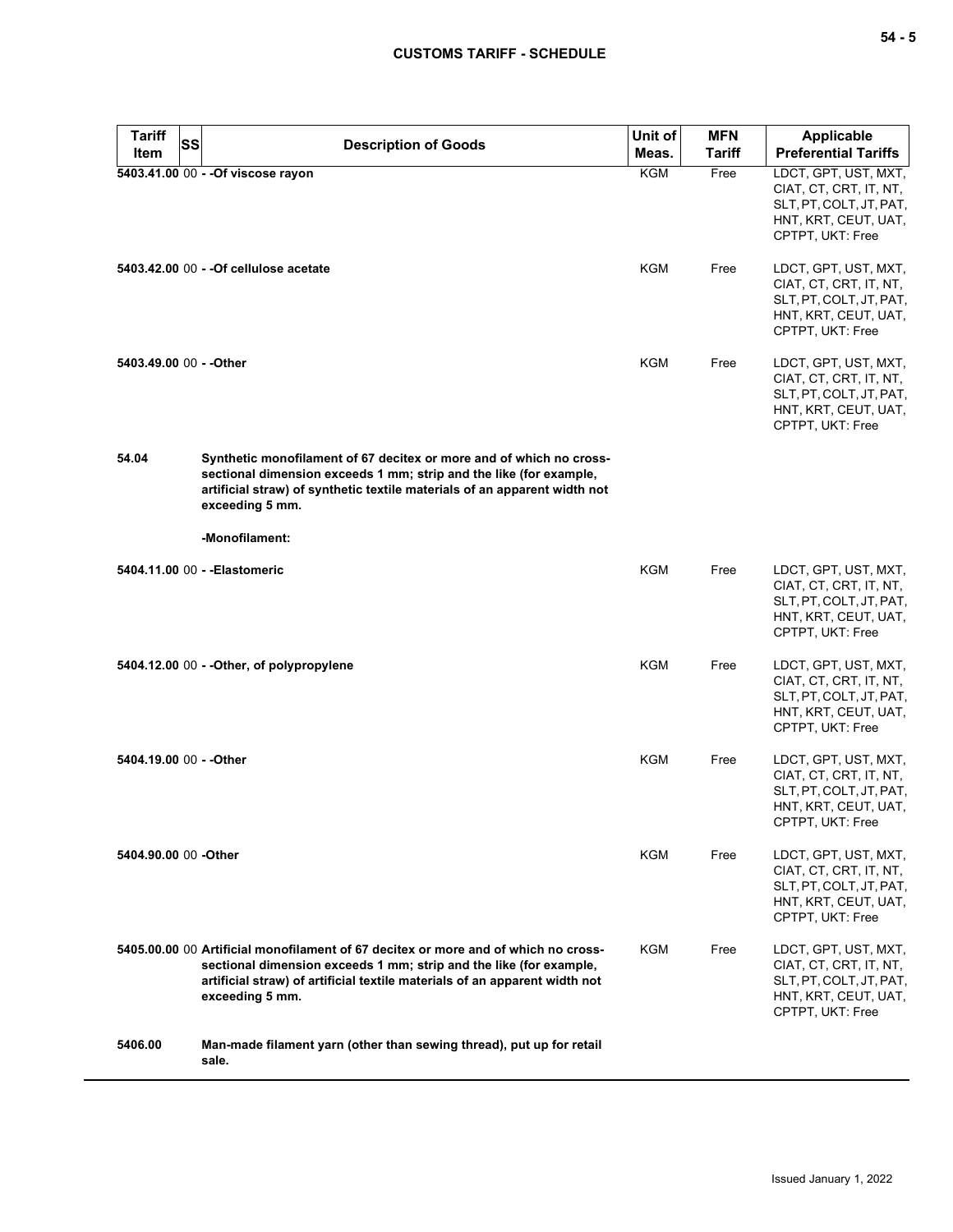| <b>Tariff</b><br>Item  | <b>SS</b> | <b>Description of Goods</b>                                                                                    | Unit of<br>Meas. | <b>MFN</b><br><b>Tariff</b> | <b>Applicable</b><br><b>Preferential Tariffs</b>                                                                      |
|------------------------|-----------|----------------------------------------------------------------------------------------------------------------|------------------|-----------------------------|-----------------------------------------------------------------------------------------------------------------------|
|                        |           | 5406.00.10 00 - - -Synthetic filament yarn                                                                     | <b>KGM</b>       | 8%                          | LDCT, UST, MXT, CIAT,<br>CT, CRT, IT, NT, SLT, PT,<br>COLT, JT, PAT, HNT,<br>KRT, CEUT, UAT,<br>CPTPT, UKT: Free      |
|                        |           | 5406.00.90 00 - - - Other                                                                                      | KGM              | Free                        | LDCT, GPT, UST, MXT,<br>CIAT, CT, CRT, IT, NT,<br>SLT, PT, COLT, JT, PAT,<br>HNT, KRT, CEUT, UAT,<br>CPTPT, UKT: Free |
| 54.07                  |           | Woven fabrics of synthetic filament yarn, including woven fabrics<br>obtained from materials of heading 54.04. |                  |                             |                                                                                                                       |
|                        |           | 5407.10.00 00 -Woven fabrics obtained from high tenacity yarn of nylon or other<br>polyamides or of polyesters | KGM              | Free                        | LDCT, GPT, UST, MXT,<br>CIAT, CT, CRT, IT, NT,<br>SLT, PT, COLT, JT, PAT,<br>HNT, KRT, CEUT, UAT,<br>CPTPT, UKT: Free |
|                        |           | 5407.20.00 00 -Woven fabrics obtained from strip or the like                                                   | <b>KGM</b>       | Free                        | LDCT, UST, MXT, CIAT,<br>CT, CRT, IT, NT, SLT, PT,<br>COLT, JT, PAT, HNT,<br>KRT, CEUT, UAT,<br>CPTPT, UKT: Free      |
|                        |           | 5407.30.00 00 - Fabrics specified in Note 9 to Section XI                                                      | <b>KGM</b>       | Free                        | LDCT, UST, MXT, CIAT,<br>CT, CRT, IT, NT, SLT, PT,<br>COLT, JT, PAT, HNT,<br>KRT, CEUT, UAT,<br>CPTPT, UKT: Free      |
|                        |           | -Other woven fabrics, containing 85% or more by weight of filaments of<br>nylon or other polyamides:           |                  |                             |                                                                                                                       |
|                        |           | 5407.41.00 00 - - Unbleached or bleached                                                                       | <b>KGM</b>       | Free                        | LDCT, GPT, UST, MXT,<br>CIAT, CT, CRT, IT, NT,<br>SLT, PT, COLT, JT, PAT,<br>HNT, KRT, CEUT, UAT,<br>CPTPT, UKT: Free |
| 5407.42.00 00 - - Dyed |           |                                                                                                                | KGM              | Free                        | LDCT, GPT, UST, MXT,<br>CIAT, CT, CRT, IT, NT,<br>SLT, PT, COLT, JT, PAT,<br>HNT, KRT, CEUT, UAT,<br>CPTPT, UKT: Free |
|                        |           | 5407.43.00 00 - - Of yarns of different colours                                                                | <b>KGM</b>       | Free                        | LDCT, UST, MXT, CIAT,<br>CT, CRT, IT, NT, SLT, PT,<br>COLT, JT, PAT, HNT,<br>KRT, CEUT, UAT,<br>CPTPT, UKT: Free      |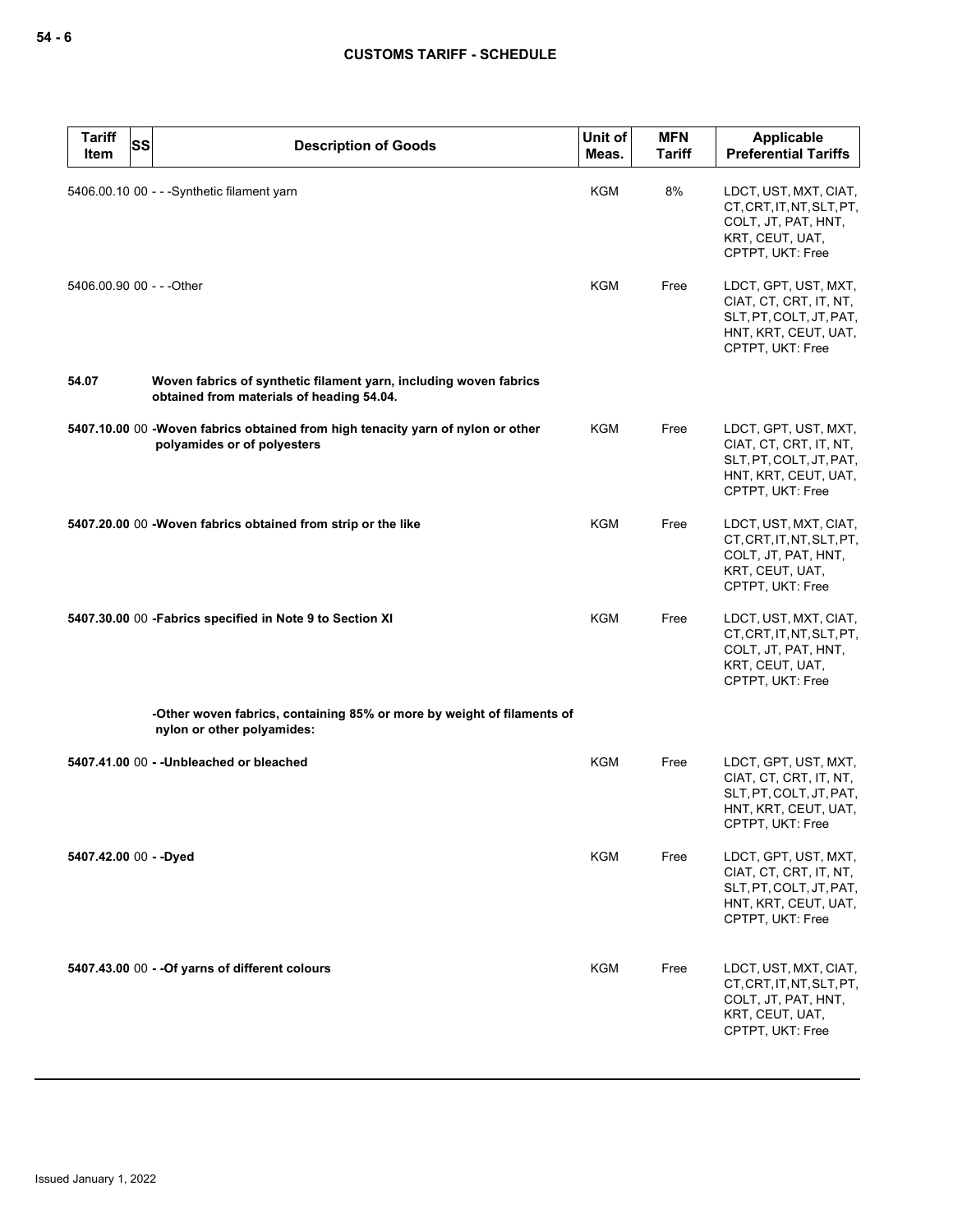| <b>Tariff</b>             | <b>SS</b> | <b>Description of Goods</b>                                                                                                                                                                            | Unit of           | <b>MFN</b>    | <b>Applicable</b>                                                                                                     |
|---------------------------|-----------|--------------------------------------------------------------------------------------------------------------------------------------------------------------------------------------------------------|-------------------|---------------|-----------------------------------------------------------------------------------------------------------------------|
| Item                      |           |                                                                                                                                                                                                        | Meas.             | <b>Tariff</b> | <b>Preferential Tariffs</b>                                                                                           |
| 5407.44.00 00 - - Printed |           |                                                                                                                                                                                                        | KGM               | Free          | LDCT, UST, MXT, CIAT,<br>CT, CRT, IT, NT, SLT, PT,<br>COLT, JT, PAT, HNT,<br>KRT, CEUT, UAT,<br>CPTPT, UKT: Free      |
|                           |           | -Other woven fabrics, containing 85% or more by weight of textured<br>polyester filaments:                                                                                                             |                   |               |                                                                                                                       |
|                           |           | 5407.51.00 00 - - Unbleached or bleached                                                                                                                                                               | <b>KGM</b>        | Free          | LDCT, UST, MXT, CIAT,<br>CT, CRT, IT, NT, SLT, PT,<br>COLT, JT, PAT, HNT,<br>KRT, CEUT, UAT,<br>CPTPT, UKT: Free      |
| 5407.52.00                |           | - -Dyed                                                                                                                                                                                                |                   | Free          | LDCT, GPT, UST, MXT,<br>CIAT, CT, CRT, IT, NT,<br>SLT, PT, COLT, JT, PAT,<br>HNT, KRT, CEUT, UAT,<br>CPTPT, UKT: Free |
|                           |           |                                                                                                                                                                                                        | <b>KGM</b><br>KGM |               |                                                                                                                       |
|                           |           | 5407.53.00 00 - - Of yarns of different colours                                                                                                                                                        | KGM               | Free          | LDCT, UST, MXT, CIAT,<br>CT, CRT, IT, NT, SLT, PT,<br>COLT, JT, PAT, HNT,<br>KRT, CEUT, UAT,<br>CPTPT, UKT: Free      |
| 5407.54.00 00 - - Printed |           |                                                                                                                                                                                                        | <b>KGM</b>        | Free          | LDCT, UST, MXT, CIAT,<br>CT, CRT, IT, NT, SLT, PT,<br>COLT, JT, PAT, HNT,<br>KRT, CEUT, UAT,<br>CPTPT, UKT: Free      |
|                           |           | -Other woven fabrics, containing 85% or more by weight of polyester<br>filaments:                                                                                                                      |                   |               |                                                                                                                       |
| 5407.61                   |           | --Containing 85% or more by weight of non-textured polyester filaments                                                                                                                                 |                   |               |                                                                                                                       |
|                           |           | 5407.61.10 00 - - -Solely of polyester single yarns measuring not less than 75 decitex but not KGM<br>more than 80 decitex, having 24 filaments per yarn and a twist of 900 or<br>more turns per metre |                   | Free          | LDCT, UST, MXT, CIAT,<br>CT, CRT, IT, NT, SLT, PT,<br>COLT, JT, PAT, HNT,<br>KRT, CEUT, UAT,<br>CPTPT, UKT: Free      |
| 5407.61.90 00 - - - Other |           |                                                                                                                                                                                                        | <b>KGM</b>        | Free          | LDCT, GPT, UST, MXT,<br>CIAT, CT, CRT, IT, NT,<br>SLT, PT, COLT, JT, PAT,<br>HNT, KRT, CEUT, UAT,<br>CPTPT, UKT: Free |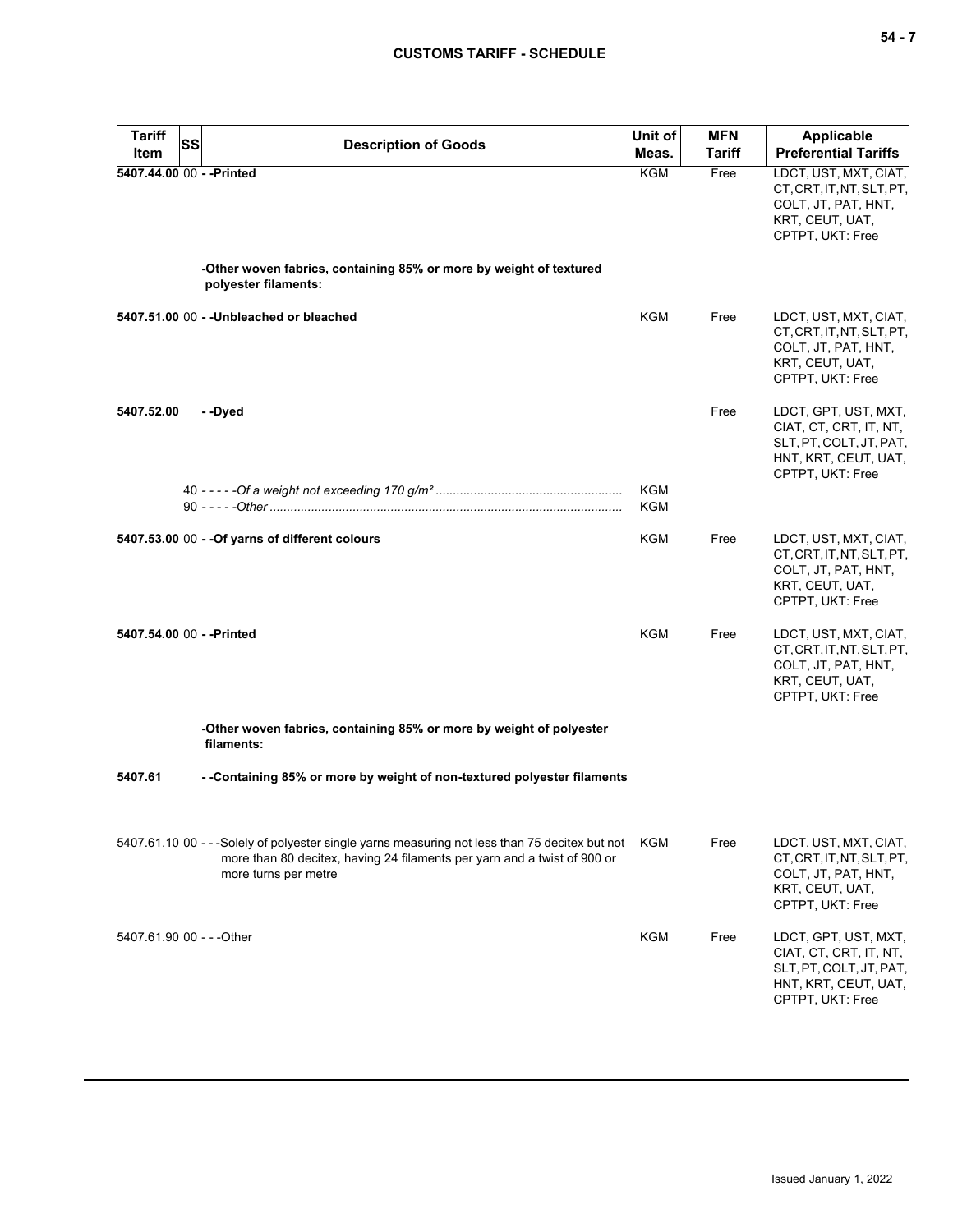| <b>Tariff</b><br>Item  | SS<br><b>Description of Goods</b>                                                                                       | Unit of<br>Meas.                                     | <b>MFN</b><br>Tariff | <b>Applicable</b><br><b>Preferential Tariffs</b>                                                                      |
|------------------------|-------------------------------------------------------------------------------------------------------------------------|------------------------------------------------------|----------------------|-----------------------------------------------------------------------------------------------------------------------|
| 5407.69.00             | --Other<br>-Other woven fabrics, containing 85% or more by weight of synthetic<br>filaments:                            | <b>KGM</b><br><b>KGM</b><br><b>KGM</b><br><b>KGM</b> | Free                 | LDCT, GPT, UST, MXT,<br>CIAT, CT, CRT, IT, NT,<br>SLT, PT, COLT, JT, PAT,<br>HNT, KRT, CEUT, UAT,<br>CPTPT, UKT: Free |
|                        | 5407.71.00 00 - - Unbleached or bleached                                                                                | KGM                                                  | Free                 | LDCT, UST, MXT, CIAT,<br>CT, CRT, IT, NT, SLT, PT,<br>COLT, JT, PAT, HNT,<br>KRT, CEUT, UAT,<br>CPTPT, UKT: Free      |
| 5407.72.00 00 - - Dyed |                                                                                                                         | <b>KGM</b>                                           | Free                 | LDCT, UST, MXT, CIAT,<br>CT, CRT, IT, NT, SLT, PT,<br>COLT, JT, PAT, HNT,<br>KRT, CEUT, UAT,<br>CPTPT, UKT: Free      |
|                        | 5407.73.00 00 - - Of yarns of different colours                                                                         | <b>KGM</b>                                           | Free                 | LDCT, GPT, UST, MXT,<br>CIAT, CT, CRT, IT, NT,<br>SLT, PT, COLT, JT, PAT,<br>HNT, KRT, CEUT, UAT,<br>CPTPT, UKT: Free |
|                        | 5407.74.00 00 - - Printed                                                                                               | <b>KGM</b>                                           | Free                 | LDCT, UST, MXT, CIAT,<br>CT, CRT, IT, NT, SLT, PT,<br>COLT, JT, PAT, HNT,<br>KRT, CEUT, UAT,<br>CPTPT, UKT: Free      |
|                        | -Other woven fabrics, containing less than 85% by weight of synthetic<br>filaments, mixed mainly or solely with cotton: |                                                      |                      |                                                                                                                       |
|                        | 5407.81.00 00 - - Unbleached or bleached                                                                                | KGM                                                  | Free                 | LDCT, UST, MXT, CIAT,<br>CT, CRT, IT, NT, SLT, PT,<br>COLT, JT, PAT, HNT,<br>KRT, CEUT, UAT,<br>CPTPT, UKT: Free      |
| 5407.82.00 00 - - Dyed |                                                                                                                         | <b>KGM</b>                                           | Free                 | LDCT, GPT, UST, MXT,<br>CIAT, CT, CRT, IT, NT,<br>SLT, PT, COLT, JT, PAT,<br>HNT, KRT, CEUT, UAT,<br>CPTPT, UKT: Free |
|                        | 5407.83.00 00 - - Of yarns of different colours                                                                         | KGM                                                  | Free                 | LDCT, UST, MXT, CIAT,<br>CT, CRT, IT, NT, SLT, PT,<br>COLT, JT, PAT, HNT,<br>KRT, CEUT, UAT,<br>CPTPT, UKT: Free      |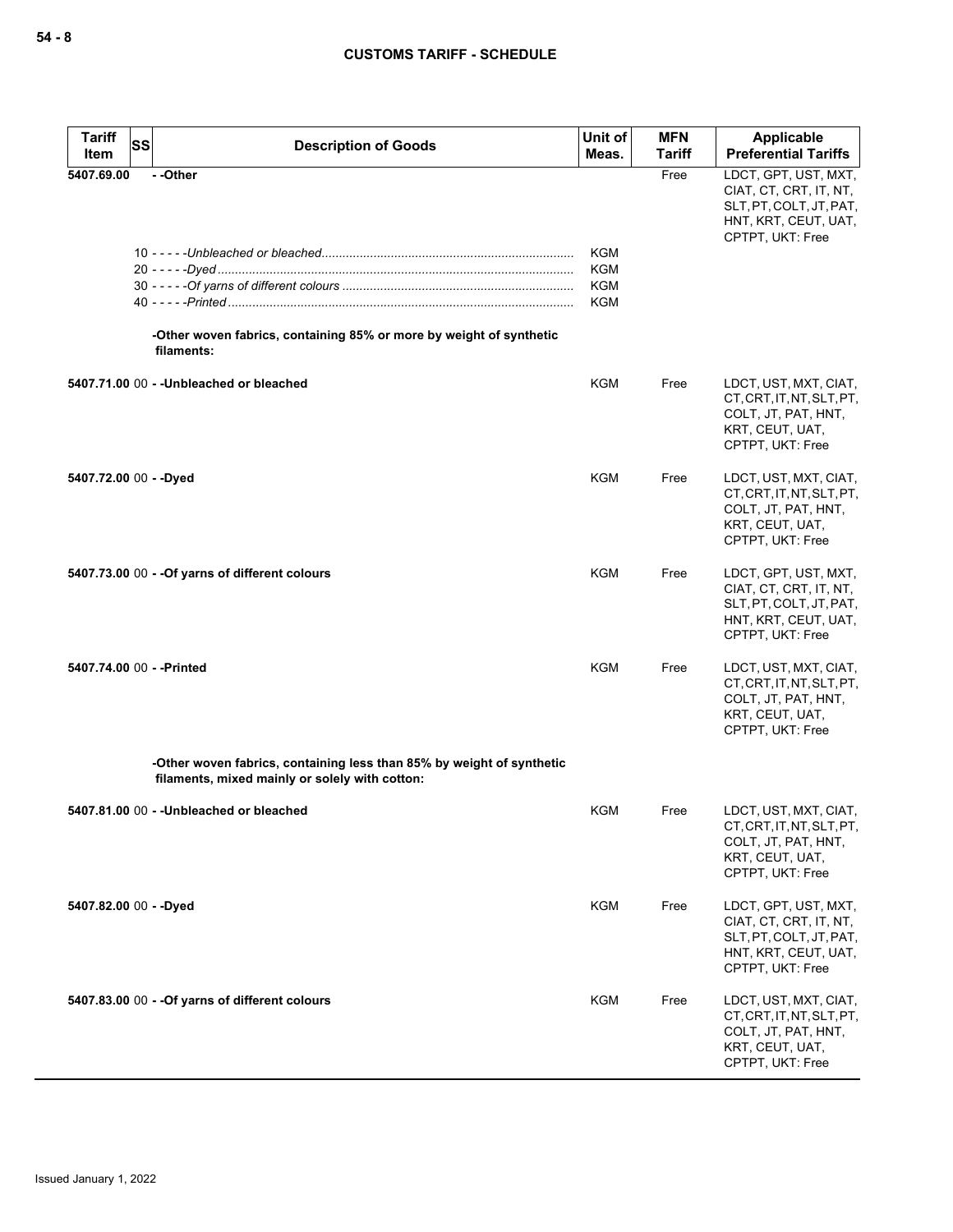| <b>Tariff</b><br>Item     | <b>SS</b> | <b>Description of Goods</b>                                                                                     | Unit of<br>Meas. | <b>MFN</b><br><b>Tariff</b> | Applicable<br><b>Preferential Tariffs</b>                                                                             |
|---------------------------|-----------|-----------------------------------------------------------------------------------------------------------------|------------------|-----------------------------|-----------------------------------------------------------------------------------------------------------------------|
| 5407.84.00 00 - - Printed |           |                                                                                                                 | <b>KGM</b>       | Free                        | LDCT, UST, MXT, CIAT,<br>CT, CRT, IT, NT, SLT, PT,<br>COLT, JT, PAT, HNT,<br>KRT, CEUT, UAT,<br>CPTPT, UKT: Free      |
|                           |           | -Other woven fabrics:                                                                                           |                  |                             |                                                                                                                       |
|                           |           | 5407.91.00 00 - - Unbleached or bleached                                                                        | KGM              | Free                        | LDCT, UST, MXT, CIAT,<br>CT, CRT, IT, NT, SLT, PT,<br>COLT, JT, PAT, HNT,<br>KRT, CEUT, UAT,<br>CPTPT, UKT: Free      |
| 5407.92.00 00 - - Dyed    |           |                                                                                                                 | KGM              | Free                        | LDCT, GPT, UST, MXT,<br>CIAT, CT, CRT, IT, NT,<br>SLT, PT, COLT, JT, PAT,<br>HNT, KRT, CEUT, UAT,<br>CPTPT, UKT: Free |
|                           |           | 5407.93.00 00 - - Of yarns of different colours                                                                 | <b>KGM</b>       | Free                        | LDCT, UST, MXT, CIAT,<br>CT, CRT, IT, NT, SLT, PT,<br>COLT, JT, PAT, HNT,<br>KRT, CEUT, UAT,<br>CPTPT, UKT: Free      |
| 5407.94.00 00 - - Printed |           |                                                                                                                 | <b>KGM</b>       | Free                        | LDCT, GPT, UST, MXT,<br>CIAT, CT, CRT, IT, NT,<br>SLT, PT, COLT, JT, PAT,<br>HNT, KRT, CEUT, UAT,<br>CPTPT, UKT: Free |
| 54.08                     |           | Woven fabrics of artificial filament yarn, including woven fabrics<br>obtained from materials of heading 54.05. |                  |                             |                                                                                                                       |
|                           |           | 5408.10.00 00 -Woven fabrics obtained from high tenacity yarn of viscose rayon                                  | KGM              | Free                        | LDCT, UST, MXT, CIAT,<br>CT, CRT, IT, NT, SLT, PT,<br>COLT, JT, PAT, HNT,<br>KRT, CEUT, UAT,<br>CPTPT, UKT: Free      |
|                           |           | -Other woven fabrics, containing 85% or more by weight of artificial<br>filament or strip or the like:          |                  |                             |                                                                                                                       |
|                           |           | 5408.21.00 00 - - Unbleached or bleached                                                                        | KGM              | Free                        | LDCT, GPT, UST, MXT,<br>CIAT, CT, CRT, IT, NT,<br>SLT, PT, COLT, JT, PAT,<br>HNT, KRT, CEUT, UAT,<br>CPTPT, UKT: Free |

**5408.22 - -Dyed**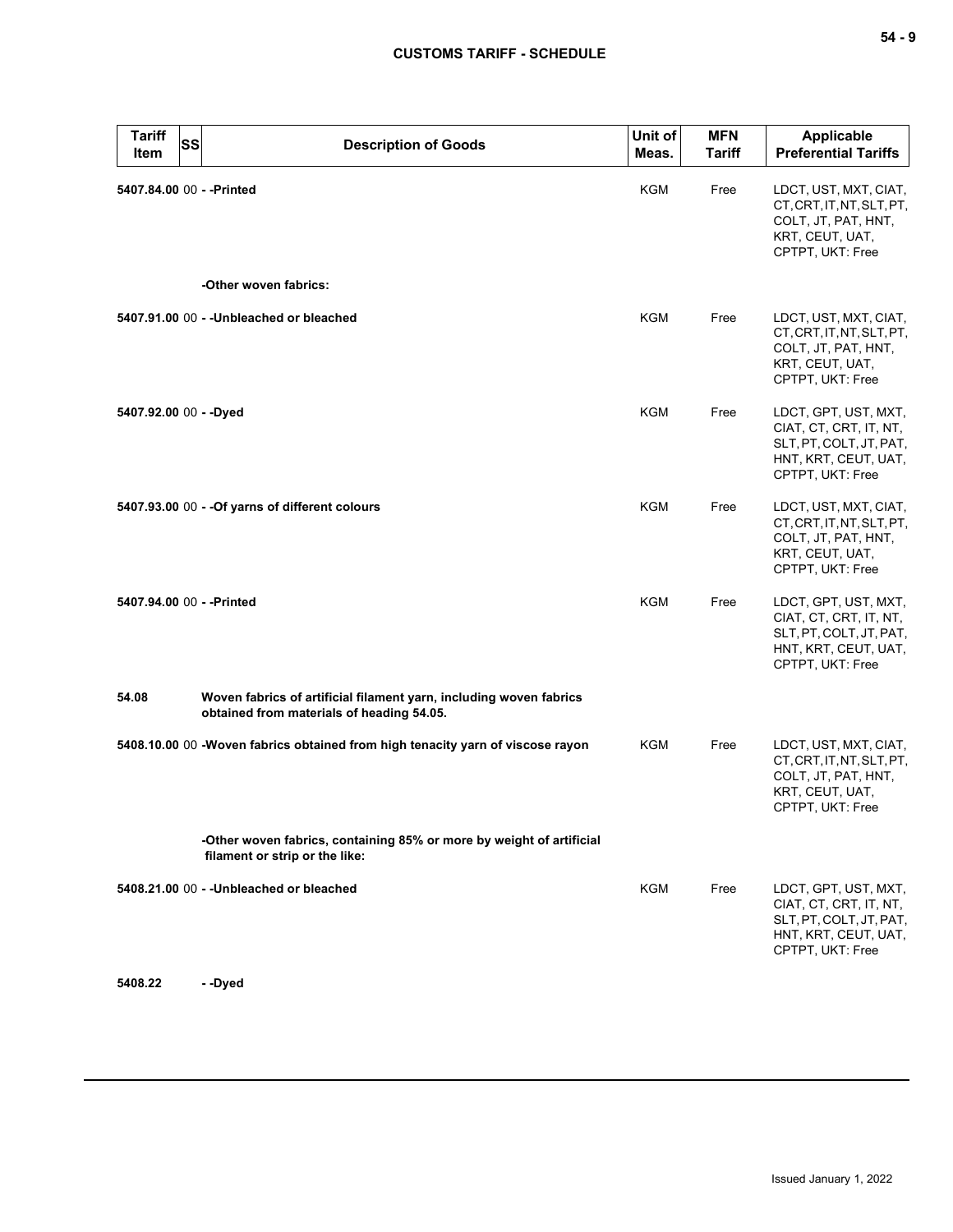| <b>Tariff</b>             | SS | <b>Description of Goods</b>               | Unit of    | <b>MFN</b>    | <b>Applicable</b>                                                                                                     |
|---------------------------|----|-------------------------------------------|------------|---------------|-----------------------------------------------------------------------------------------------------------------------|
| Item                      |    |                                           | Meas.      | <b>Tariff</b> | <b>Preferential Tariffs</b>                                                                                           |
|                           |    | 5408.22.20 00 - - - Of cuprammonium rayon | <b>KGM</b> | Free          | LDCT, GPT, UST, MXT,<br>CIAT, CT, CRT, IT, NT,<br>SLT, PT, COLT, JT, PAT,<br>HNT, KRT, CEUT, UAT,<br>CPTPT, UKT: Free |
| 5408.22.90 00 - - - Other |    |                                           | KGM        | Free          | LDCT, GPT, UST, MXT,<br>CIAT, CT, CRT, IT, NT,<br>SLT, PT, COLT, JT, PAT,<br>HNT, KRT, CEUT, UAT,<br>CPTPT, UKT: Free |
| 5408.23                   |    | - - Of yarns of different colours         |            |               |                                                                                                                       |
|                           |    | 5408.23.10 00 - - - Of cuprammonium rayon | KGM        | Free          | LDCT, UST, MXT, CIAT,<br>CT, CRT, IT, NT, SLT, PT,<br>COLT, JT, PAT, HNT,<br>KRT, CEUT, UAT,<br>CPTPT, UKT: Free      |
| 5408.23.90 00 - - - Other |    |                                           | KGM        | Free          | LDCT, UST, MXT, CIAT,<br>CT, CRT, IT, NT, SLT, PT,<br>COLT, JT, PAT, HNT,<br>KRT, CEUT, UAT,<br>CPTPT, UKT: Free      |
| 5408.24                   |    | - -Printed                                |            |               |                                                                                                                       |
|                           |    | 5408.24.10 00 - - - Of cuprammonium rayon | KGM        | Free          | LDCT, GPT, UST, MXT,<br>CIAT, CT, CRT, IT, NT,<br>SLT, PT, COLT, JT, PAT,<br>HNT, KRT, CEUT, UAT,<br>CPTPT, UKT: Free |
| 5408.24.90 00 - - - Other |    |                                           | KGM        | Free          | LDCT, GPT, UST, MXT,<br>CIAT, CT, CRT, IT, NT,<br>SLT, PT, COLT, JT, PAT,<br>HNT, KRT, CEUT, UAT,<br>CPTPT, UKT: Free |
|                           |    | -Other woven fabrics:                     |            |               |                                                                                                                       |
|                           |    | 5408.31.00 00 - - Unbleached or bleached  | <b>KGM</b> | Free          | LDCT, GPT, UST, MXT,<br>CIAT, CT, CRT, IT, NT,<br>SLT, PT, COLT, JT, PAT,<br>HNT, KRT, CEUT, UAT,<br>CPTPT, UKT: Free |
| 5408.32.00 00 - - Dyed    |    |                                           | <b>KGM</b> | Free          | LDCT, GPT, UST, MXT,<br>CIAT, CT, CRT, IT, NT,<br>SLT, PT, COLT, JT, PAT,<br>HNT, KRT, CEUT, UAT,<br>CPTPT, UKT: Free |